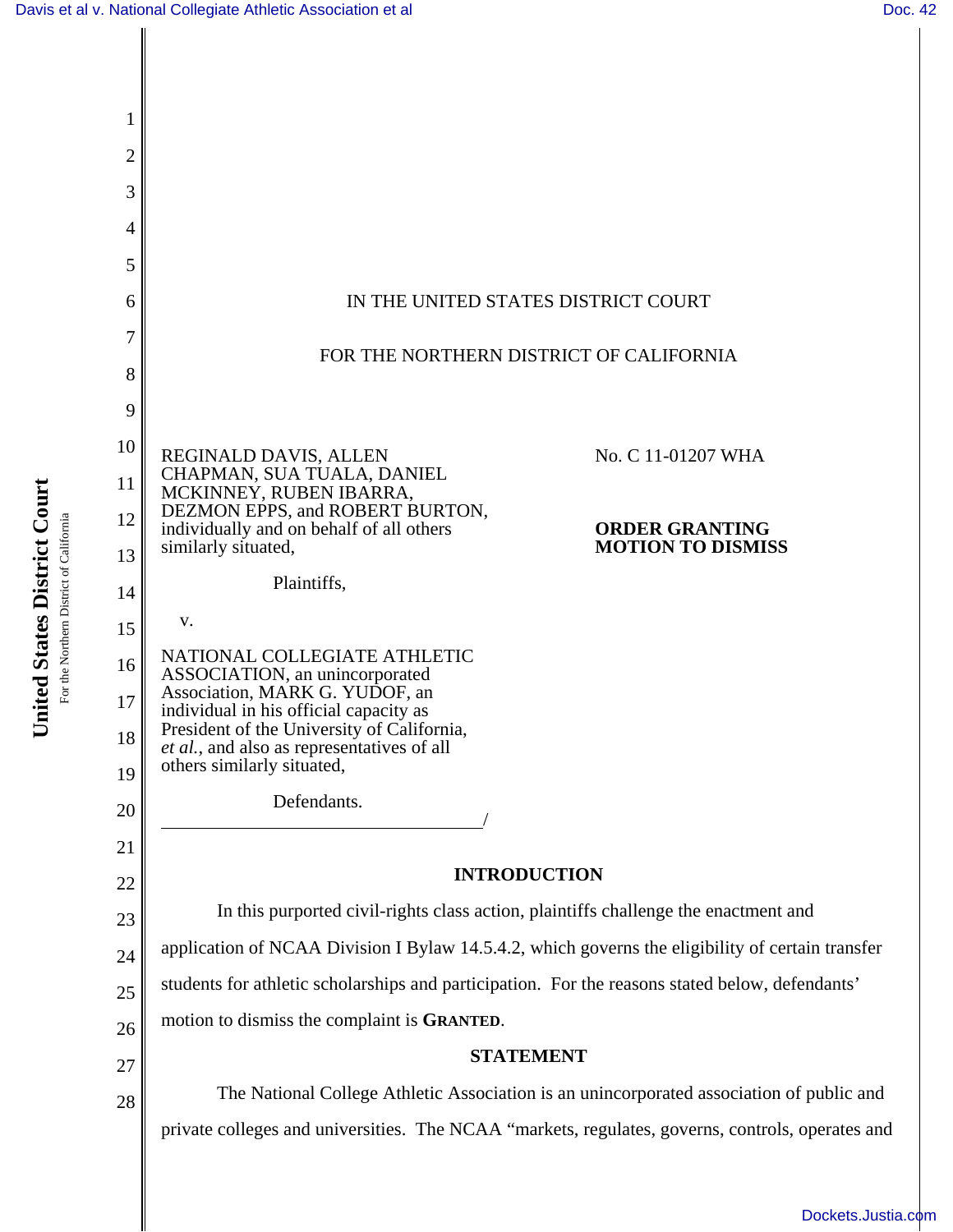2 3 4 5 licenses" the athletic programs at its member colleges and universities (Amd. Compl. ¶ 13). NCAA membership is classified into three divisions, of which Division I is the largest. Division I "includes four-year institutions which compete at the highest level of college sports" and "participate in high-profile events." Division I is composed of 335 member institutions, twothirds of which are public colleges or universities (*id.* at ¶¶ 38–39).

Each division of the NCAA has its own eligibility rules for student-athletes. This action concerns NCAA Division I Bylaw 14.5.4.2, which sets forth the eligibility requirements for certain student-athletes wishing to transfer from a two-year college to a four-year Division I college. At the time of matriculation from high school to college, each student-athlete is either a "qualifier" or a "non-qualifier" for Division I athletic scholarships, practice, and competition, based on his or her academic performance in high school. A qualifier is someone who has graduated high school, completed a certain number of core courses (including four years of English and three years of mathematics), and attained a minimum grade point average and SAT score. A non-qualifier is someone who has failed to meet one or more of those requirements (Walters Exh. A at  $163$ ).<sup>1</sup>

16 17 18 19 20 21 22 23 If a non-qualifier attends a two-year college immediately after high school, but later wishes to transfer to a four-year Division I school and participate in Division I athletics, his or her eligibility for athletic scholarships and participation is determined by NCAA Division I Bylaw 14.5.4.2. This bylaw was amended in August 2009. Before amendment, it required the student to have (1) graduated from the two-year college, (2) completed a minimum of 48 semester-hours or 72 quarter-hours of transferable degree credit, (3) spent at least three semesters or four quarters as a full-time student, and (4) achieved a grade point average of at least 2.0 on a four-point scale. The August 2009 amendment added the additional requirement that the

24

1

6

7

8

9

10

11

12

13

14

15

28 the document or the document forms the basis of the plaintiff's claim. The defendant may offer such a document, and the district court may treat such a document as part of the complaint, and thus may assume that its contents are true for purposes of a motion to dismiss under Rule 12(b)(6)." *United States v. Ritchie*, 342 F.3d 903, 908 (9th Cir. 2003) (internal citations omitted).

<sup>25</sup> 26 27 <sup>1</sup>The exhibits to the Walters declaration are excerpts from the NCAA Division I, II, and III manuals in which the NCAA bylaws relevant to this action are set forth. Although these documents were not appended to the complaint, the parties agree that the complaint incorporated the text of the relevant NCAA bylaws by making extensive reference to them (Br. 5 n.1; Opp. 8). The parties are correct. "Even if a document is not attached to a complaint, it may be incorporated by reference into a complaint if the plaintiff refers extensively to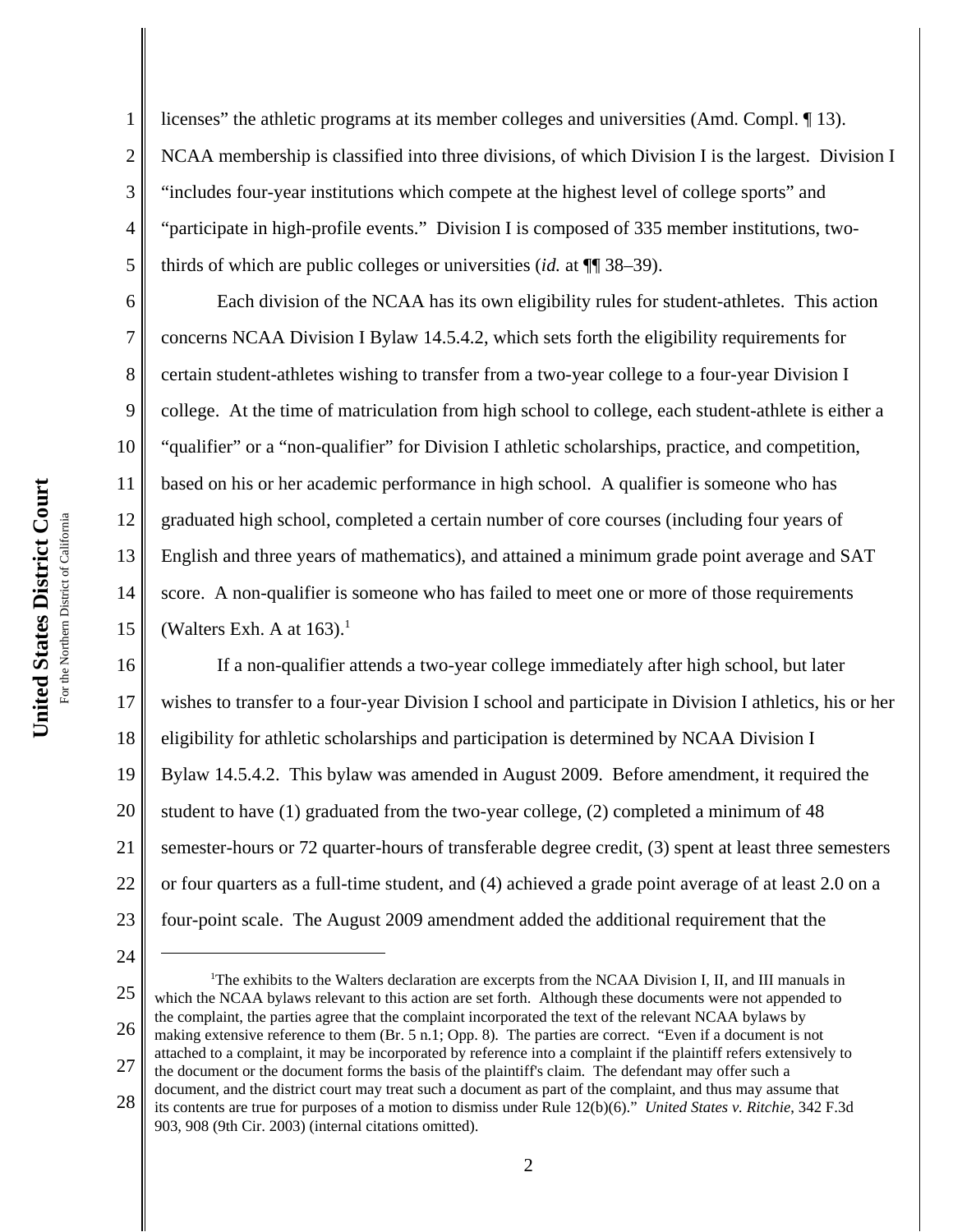1 2 3 4 5 6 student's transferable degree credit earned at the two-year college must include (a) six semesterhours or eight quarter-hours of English credit and (b) three semester-hours or four quarter-hours of math credit (Walters Exh. B at 156–57). This additional requirement generally translates to two English classes and one math class. At the hearing, counsel stated that a waiver provision in the NCAA rules allows the requirements of Bylaw 14.5.4.2 to be waived as to specific individuals in certain circumstances.

8 9 10 11 12 If a non-qualifier attends a four-year college immediately after high school and later wishes to participate in a Division I athletic program, his or her eligibility is determined by different bylaws. To become eligible for athletic scholarships and participation, the student must complete one year in residence at the four-year school during which he or she earns a minimum amount of degree credit and achieves a minimum grade point average. No substantive curriculum requirements apply (Walters Exh. A at 167–69, 172).

13 14 15 16 17 18 19 Similarly, if a qualifier attends a two-year college immediately after high school, yet another set of requirements govern his or her eligibility to participate in Division I athletics upon transfer to a four-year Division I school. The student must spend at least one semester or quarter as a full-time student at the two-year school, and he or she must earn a minimum amount of degree credit and achieve a minimum grade point average. The student, however, need not stay at the two-year school long enough to earn a degree, and no substantive curriculum requirements apply to the transferable credits earned there (*id.* at 176–77).

20 21 22 23 24 25 Plaintiffs seek to represent a class of non-qualifier student-athletes who enrolled in twoyear colleges *after* the August 2009 amendment to Bylaw 14.5.4.2 took effect. Plaintiffs wish to transfer to four-year Division I colleges and participate in their athletic programs. Plaintiffs, however, have failed to satisfy the academic requirements of Bylaw 14.5.4.2 and therefore are not eligible to receive athletic scholarships or participate in athletic programs at Division I schools (Amd. Compl. ¶ 28).

26 27 28 Plaintiffs challenge the adoption and application of Bylaw 14.5.4.2 as violating both the United States Constitution and the California State Constitution. Specifically, plaintiffs allege that the bylaw impermissibly singles out and discriminates against non-qualifiers who attend two-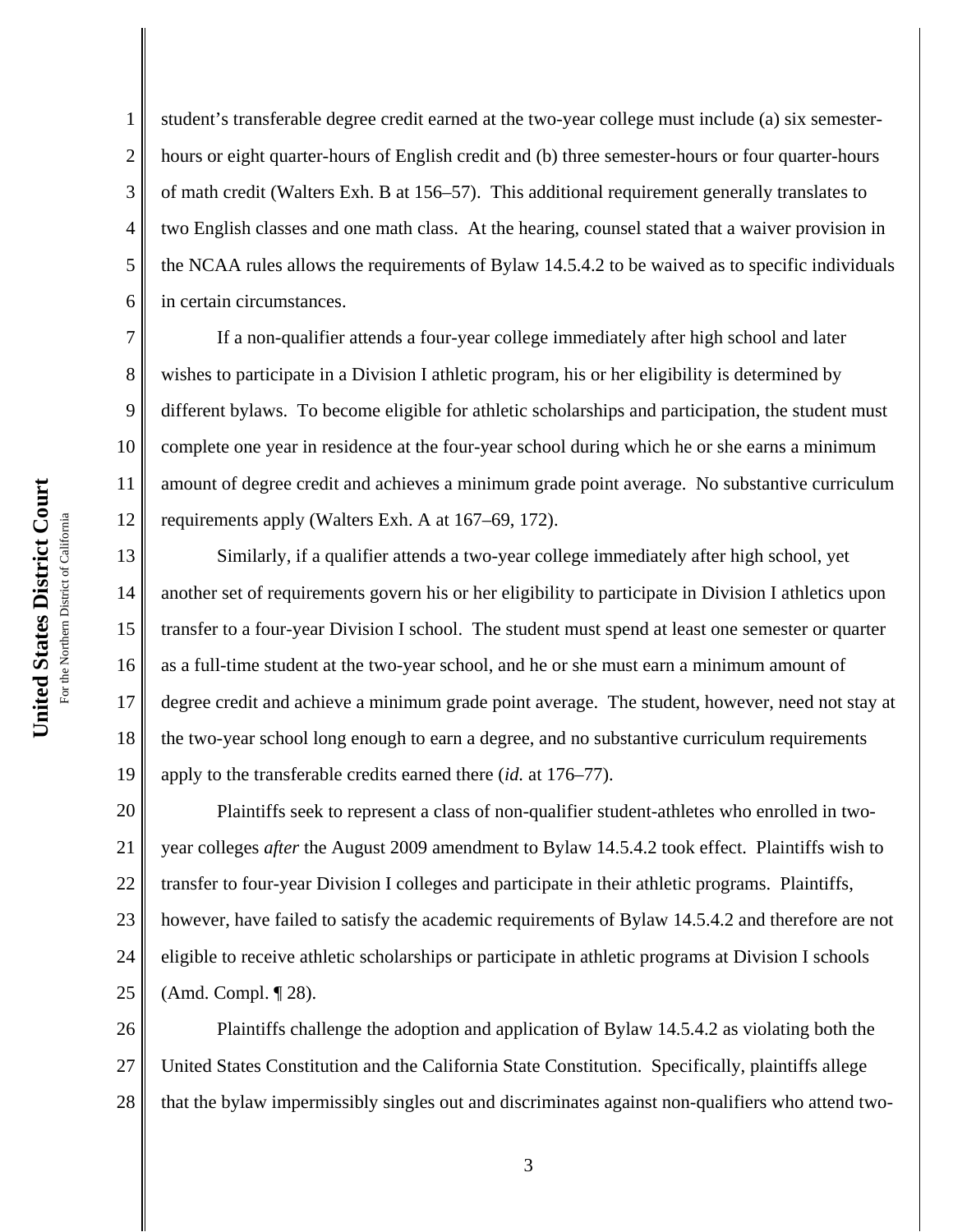1 2 3 4 5 6 7 8 9 year colleges, in violation of both the equal protection clause of the Fourteenth Amendment and Article I, Section 7(a) of the California Constitution (*id.* at ¶¶ 53–62). Plaintiffs clarified at the hearing that they challenge three aspects of the bylaw: (1) the requirement that students spend at least three semesters as full-time students at the two-year college; (2) the requirement that they earn an associate's degree from the two-year college; and (3) the requirement that they take a minimum number of English and math courses. Plaintiffs filed this action in April 2011, naming the NCAA and individual representatives of eighteen California State Division I colleges as defendants. Plaintiffs seek certification of a defendant class as well as a plaintiff class (*id.* at ¶¶13–23).

10 11 All named defendants move to dismiss the amended complaint on a variety of grounds; plaintiffs oppose. This order follows full briefing and oral argument on the motion.

## **ANALYSIS**

13 14 15 16 17 18 19 To survive a motion to dismiss, a complaint must contain sufficient factual matter, accepted as true, to state a claim to relief that is plausible on its face. FRCP 12(b)(6); *Ashcroft v. Iqbal*, 129 S.Ct. 1937, 1949 (2009). A claim is facially plausible when there are sufficient factual allegations to draw a reasonable inference that a defendant is liable for the misconduct alleged. Although a court "must take all of the factual allegations in the complaint as true," it is "not bound to accept as true a legal conclusion couched as a factual allegation." *Id.* at 1949–50 (quoting *Bell Atl. Corp. v. Twombly*, 550 U.S. 544, 555 (2007)).

20 21 22 23 24 25 26 27 28 The parties agree that the rational-basis review standard, rather than any heightened review standard, applies to plaintiffs' federal equal protection claim. Under that standard, any state action resting upon a distinction between classes of people "must be rationally related to a legitimate governmental purpose." *City of Cleburne, Tex. v. Cleburne Living Ctr., Inc.*, 473 U.S. 432, 446 (1985). The party challenging a distinction bears the burden of proving that there is no reasonable basis for it. *Heller v. Doe*, 509 U.S. 312, 320 (1993). The reviewing court defers to legislative judgment if there is at least a debatable question whether the underlying basis for the classification is rational. *Minnesota v. Clover Leaf Creamery Co.*, 449 U.S. 465, 464 (1981).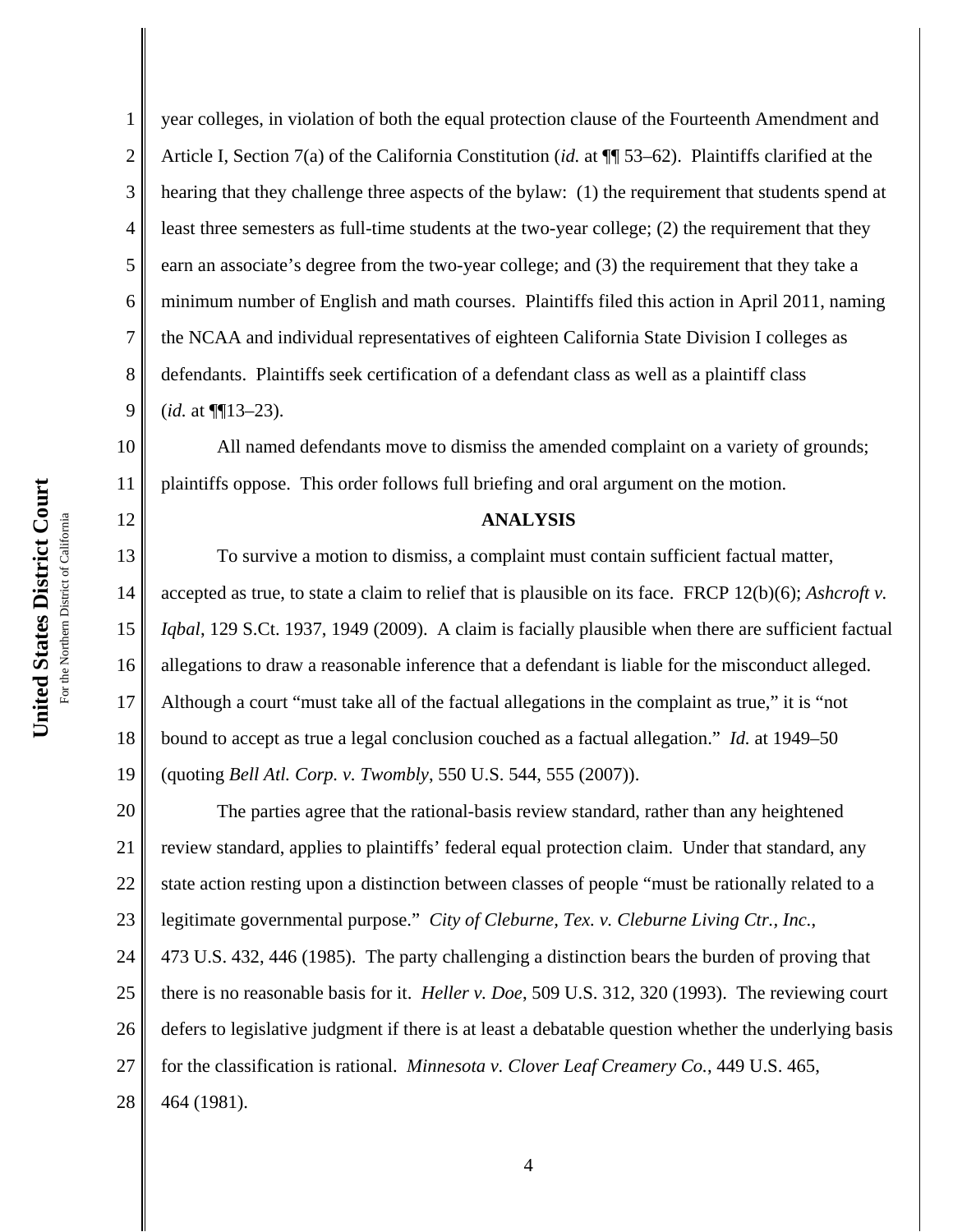The Rule 12(b)(6) and rational-basis standards both govern the instant motion. In order for plaintiffs' federal equal protection claim to survive defendants' motion, the amended complaint must plead sufficient facts and inferences to make it *plausible* that Bylaw 14.5.4.2 is not rationally related to any conceivable legitimate purpose. It does not.

The complaint itself acknowledges that the August 2009 amendment to Bylaw 14.5.4.2 was proposed to "help ensure that students who were not qualifiers have the academic tools for success" they would need as Division I student-athletes (Amd. Compl.  $\P$  46). This goal is a legitimate purpose, and the challenged requirements of Bylaw 14.5.4.2 are rationally related to serving it.

10 11 12 13 14 15 16 17 18 19 The challenged bylaw concerns only those students who (a) emerged from high school as academic non-qualifiers, *and* (b) proceeded to two-year rather than four-year institutions of higher education. That students in this category should meet specific requirements to show they are equipped to succeed as student-athletes at four-year Division I schools is rational. As compared to qualifiers who initially attended two-year schools, these students had *not* yet proven their readiness to succeed as Division I student-athletes upon departure from high school. As compared to non-qualifiers who initially attended four-year schools, these students have *not* directly shown whether they can succeed academically at a four-year institution. Instead, they must prove themselves indirectly. The requirements of Bylaw 14.5.4.2 serve to identify those students who have done so.

20 21 22 23 24 25 26 All three challenged aspects of the bylaw are rationally related to this legitimate purpose. The requirement that students spend at least three semesters as full-time students at the two-year college is rationally related to preparing for the demands of being a full-time rather than part-time student. The requirement that they take a minimum number of English and math courses is rationally related to acquiring the skills necessary to complete academic course work at a fouryear college. The requirement that they earn an associate's degree from the two-year college is rationally related to building a record of credentials.

27 28 Plaintiffs vigorously attack the distinction between two-year and four-year schools, arguing that "a more expensive education is not always better" (Opp. 21). Expense, and even

1

2

3

4

5

6

7

8

9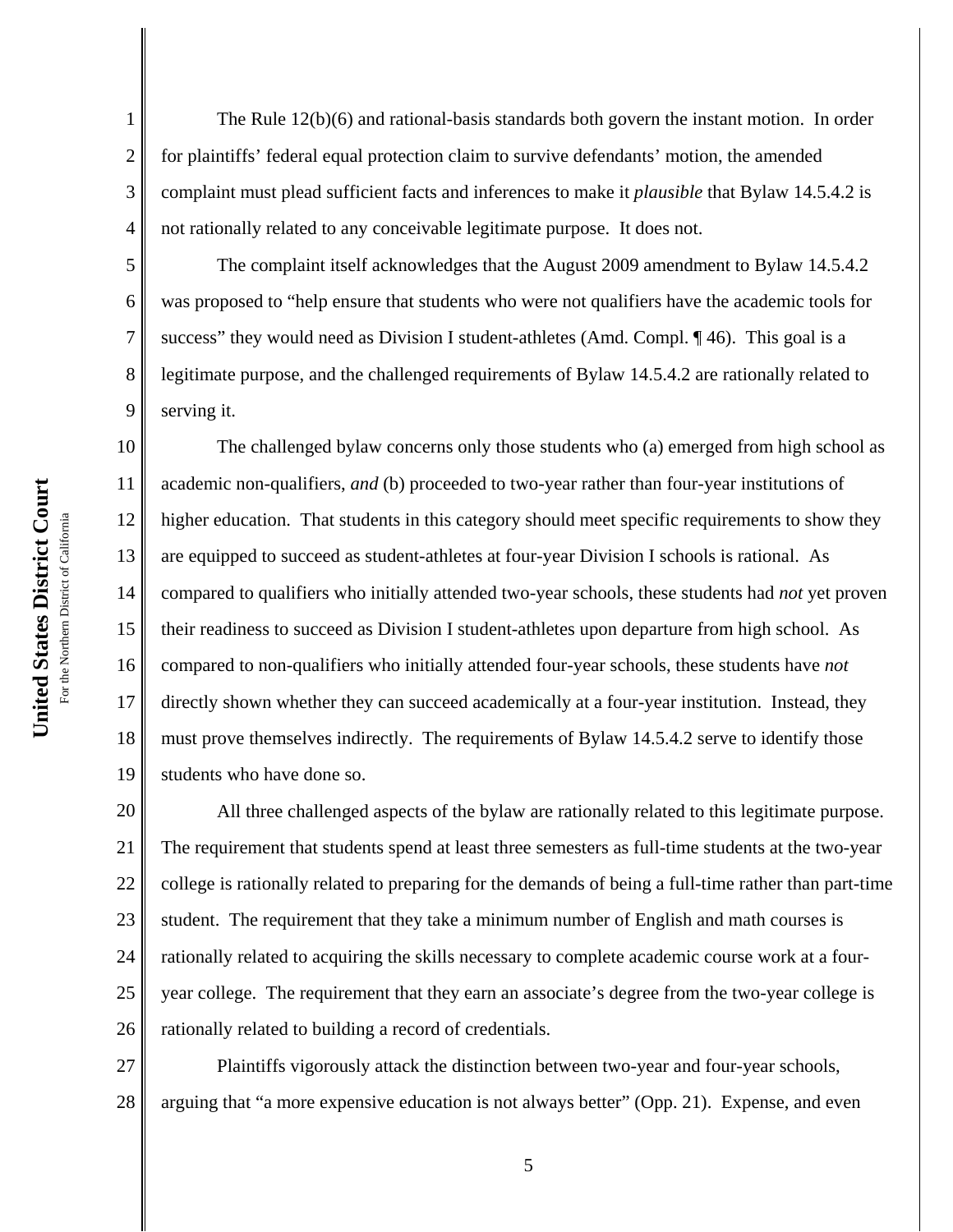quality of education, do not control the question at hand. Two-year and four-year institutions of higher learning have different missions. They offer different types of degrees and training. Many two-year schools are vocationally oriented, whereas four-year schools tend to be more academically oriented. Many two-year schools offer part-time enrollment programs, whereas four-year schools tend to require full-time study. Without attempting to compare the average cost and quality of the education offered by two-year and four-year institutions, this order finds that the educations they provide are different in kind, or so the NCAA could reasonably have found. Defendants' distinction between two-year and four-year schools is rational.

9 10 11 12 13 14 15 16 17 18 Plaintiffs also allege that the requirements of Bylaw 14.5.4.2 were adopted without "consideration of any studies or other analysis" of their likely effect (Amd. Compl. ¶ 46). As plaintiffs concede, however, a challenged measure need not be based on any factual findings or review of evidence in order to survive rational-basis review (Opp. 19–20). *Fed. Commc'ns Comm'n v. Beach Commc'ns*, 508 U.S. 307, 315 (noting that a legislative choice "may be based on rational speculation unsupported by evidence or empirical data"). Moreover, as described above, the requirements of the challenged bylaw — including the newer English and math requirements — *are* rationally related to the legitimate purpose of ensuring that non-qualifier student-athletes who transfer into Division I programs from a two-year colleges are equipped for academic success.

19 20 21 22 23 24 25 26 27 Plaintiffs emphasize that the students subject to Bylaw 14.5.4.2 tend to come from disadvantaged backgrounds. The complaint alleges that "[f]or many young women and men — a disproportionate number of whom are from communities of color or grew up in an at-risk environment — athletic-based financial aid provides their only chance for obtaining a college education." Because of their financial circumstances, "enrolling at junior college is their only option for continuing their education after high school and their last meaningful chance for success" without an athletic scholarship (Amd. Compl.  $\P$  1). According to plaintiffs, the challenged bylaw places an unfair barrier between these students and a Division I athletic scholarship.

28

1

2

3

4

5

6

7

8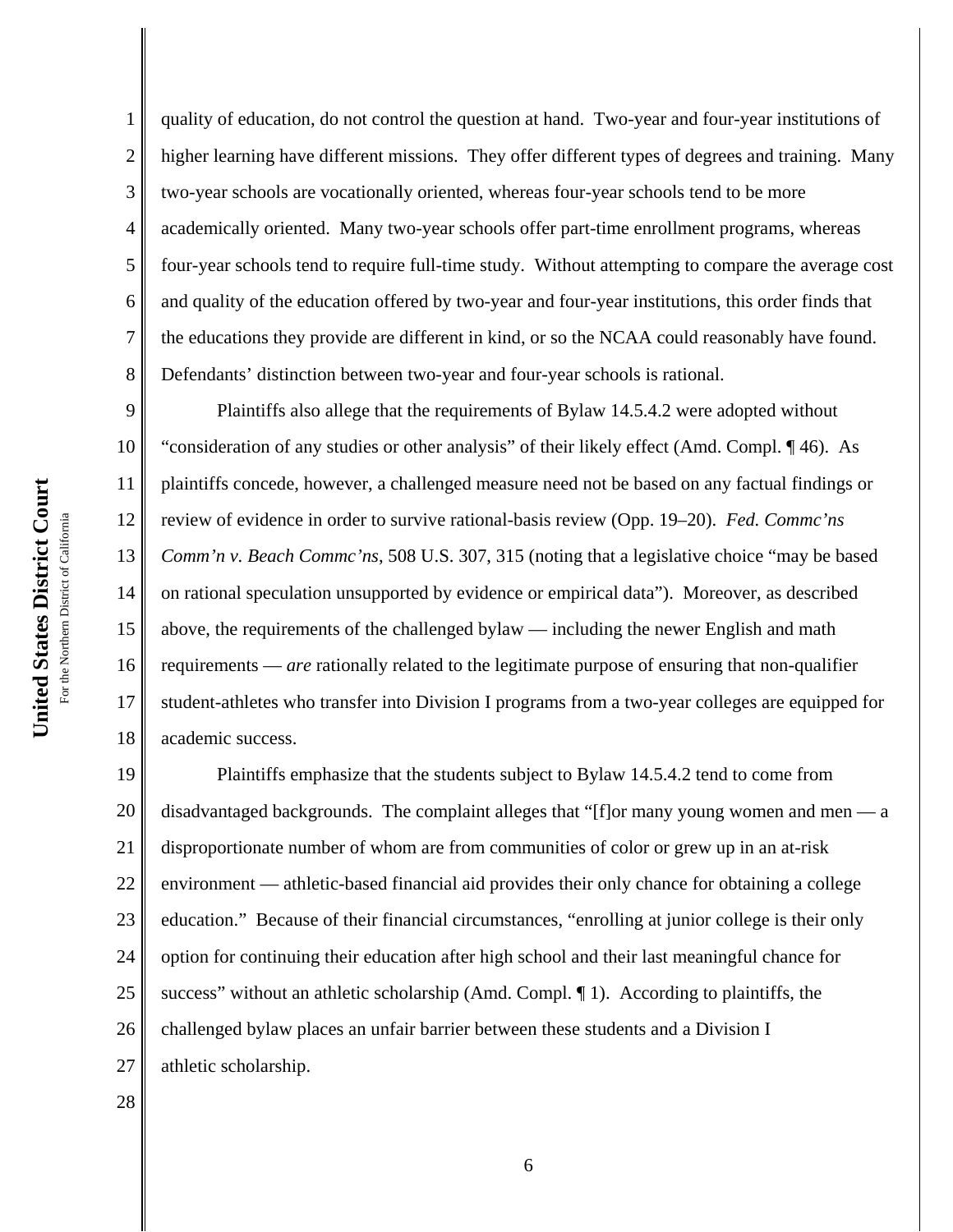2

3

4

5

6

7

It is true that the individuals plaintiffs describe face a difficult road to success. The Court is sympathetic to the many challenges they face. Such allegations of hardship, however, do not state an equal protection claim. They do not undermine the rational basis for the challenged bylaw. Furthermore, the NCAA bylaws explicitly do *not* prevent non-qualifiers from accepting *need-based* (as opposed to athletic-based) financial aid from Division I schools (Walters Exh. A at 167). In this respect, the bylaws leave these disadvantaged individuals with the same educational options as their peers who lack the good fortune of athletic talent.

8 9 10 11 12 13 14 15 16 17 Plaintiffs' allegations fall far short of negating every conceivable rational basis for the challenged bylaw. As explained, this order rejects plaintiffs' contention that the classifications created by the bylaw — whether students were academic qualifiers or non-qualifiers, and whether they attended two- or four-year institutions immediately after high school — are arbitrary (Opp. 18). Also rejected is plaintiffs' argument that the fit between the requirements of the challenged bylaw and its stated goal "is so imperfect that it undermines completely the credibility of the expressed goal" (Opp. 19). Plaintiffs' theories as to why NCAA Division I Bylaw 14.5.4.2 violates the equal protection clause fail. Because the challenged bylaw does not violate the equal protection clause, the parties' arguments concerning whether the NCAA is a state actor need not be reached.

18 19 20 21 22 23 24 25 26 27 Because the federal claim fails, this district court will not exercise supplemental jurisdiction over the state claim. 28 U.S.C. 1367(c)(3). Plaintiffs "acknowledge that the Court would not retain supplemental jurisdiction over purely state law issues if the federal claim is dismissed as to all defendants" (Opp. 3). Indeed, the balance of factors to be considered under the pendent jurisdiction doctrine — judicial economy, convenience, fairness, and comity — point toward declining to exercise jurisdiction over the remaining state-law claim. These factors usually discourage the exercise of federal jurisdiction when all federal-law claims are eliminated before trial. *See Sanford v. MemberWorks, Inc.*, 625 F.3d 550, 561 (9th Cir. 2010). Here, the federal-law claim was eliminated while the action was in its infancy and before the state-law claim was considered. It is best to leave full consideration of the state-law claim to the state

28